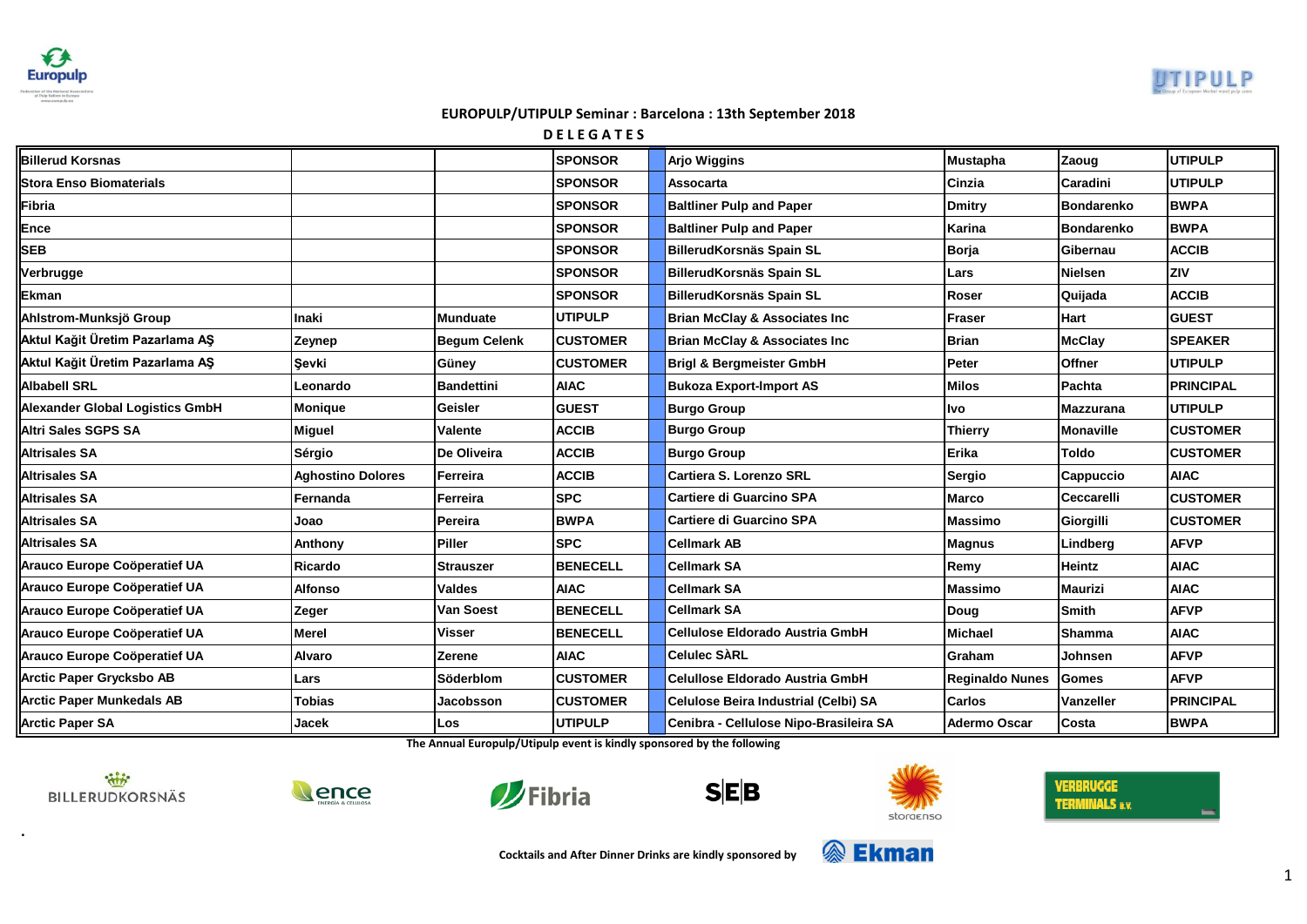



**D E L E G A T E S**

| Cenibra - Cellulose Nipo-Brasileira SA        | Fernando         | <b>Costa-Arantes</b> | <b>BWPA</b>       | Eczacibaşi Tüketim Ürünleri San. Ve. Tic. AŞ | Harika                 | Öner                   | ICUSTOMER         |
|-----------------------------------------------|------------------|----------------------|-------------------|----------------------------------------------|------------------------|------------------------|-------------------|
| <b>Central National Gottesman Europe GmbH</b> | Alexander        | Lizunov              | <b>ZIV</b>        | Eczacibasi Tüketim Ürünleri San. Ve. Tic. AS | Eylem                  | Özgür                  | ICUSTOMER         |
| Central National Gottesman Inc                | Anthony          | Champion             | <b>BWPA</b>       | <b>Ekman &amp; Co Inc</b>                    | Adam                   | <b>Bonner</b>          | <b>BWPA</b>       |
| <b>Central National Gottesman Inc</b>         | <b>Serena</b>    | Pieraccioli          | <b>SPC</b>        | <b>Ekman AG</b>                              | <b>Thomas</b>          | <b>Bérard</b>          | <b>BENECELL</b>   |
| <b>Central National Gottesman Inc</b>         | <b>Cezar</b>     | <b>Thome</b>         | <b>BWPA</b>       | <b>Ekman AG</b>                              | <b>Nicole</b>          | <b>Bernotat</b>        | ISPC              |
| <b>Central National Turkey Dis Ticaret AS</b> | <b>Serkan</b>    | <b>Gokcelik</b>      | <b>TPC</b>        | <b>Ekman AG</b>                              | <b>Christophe</b>      | <b>Gimblett</b>        | <b>SPC</b>        |
| <b>Central National Turkey Dis Ticaret AS</b> | <b>Ozmen</b>     | Yilmaz               | <b>TPC</b>        | <b>Ekman AG</b>                              | <b>Benny</b>           | Johansson              | <b>BENECELL</b>   |
| <b>CMPC</b>                                   | Guillermo        | <b>Mullins</b>       | <b>PRINCIPAL</b>  | <b>Ekman AG</b>                              | <b>Volker</b>          | Simon                  | <b>BENECELL</b>   |
| <b>CNG-Inc</b>                                | J. Warren        | Pullen               | <b>BWPA</b>       | <b>El Papel</b>                              | <b>Sophie</b>          | <b>Ozanne</b>          | <b>JOURNALIST</b> |
| <b>Coldenhove Papier BV</b>                   | Gerrald          | <b>Blouw</b>         | <b>UTIPULP</b>    | <b>Eldorado Brasil</b>                       | Rodrigo                | Libaber                | <b>AIAC</b>       |
| Compagnia Impresa Lavoratori Portuali SRL     | Aldo Luciano     | Padova               | <b>GUEST</b>      | <b>Elof Hansson Trade AB</b>                 | Johan                  | Fagerström             | <b>AFVP</b>       |
| <b>Confederation of Paper Industries</b>      | <b>Steve</b>     | Freeman              | <b>UTIPULP</b>    | Ence Energía & Celulosa                      | Jaime                  | <b>Arguelles</b>       | <b>BWPA</b>       |
| <b>Conrad Jacobson Zellstoff GmbH</b>         | <b>Folkert</b>   | Waller               | <b>ZIV</b>        | Ence Energía & Celulosa                      | José Maria             | Balenzatequi           | <b>AIAC</b>       |
| <b>Continental Cellulose SA</b>               | Thierry          | <b>Coets</b>         | <b>AFVP</b>       | <b>Ence Energía &amp; Celulosa</b>           | Ana                    | Díaz Poblaciones ACCIB |                   |
| <b>Continental Cellulose SA</b>               | Henry            | Houghton             | <b>BENECELL</b>   | Ence Energía & Celulosa                      | Ana                    | <b>Hermoso</b>         | <b>ACCIB</b>      |
| <b>Cotton South SL</b>                        | Luis             | Garijo               | <b>ACCIB</b>      | Ence Energía & Celulosa                      | Juan José              | López                  | <b>AIAC</b>       |
| <b>Cotton South SL</b>                        | <b>Miguel</b>    | Segura               | <b>ACCIB</b>      | <b>Ence Energía &amp; Celulosa</b>           | <b>Roberto</b>         | <b>Mirande</b>         | <b>PRINCIPAL</b>  |
| CP (CartPrint) International Trading AG       | <b>Beat</b>      | Kopp                 | <b>GUEST</b>      | Ence Energía & Celulosa                      | Victoria               | Peon                   | <b>BWPA</b>       |
| <b>CP-Partners SA</b>                         | <b>Catherine</b> | <b>Vallet</b>        | <b>AFVP</b>       | Ence Energía & Celulosa                      | Rosa Ana               | Valero                 | <b>AIAC</b>       |
| <b>Daukat SL</b>                              | Ángel            | Echevarria           | <b>ACCIB</b>      | <b>Ercros SA</b>                             | <b>Fco Manuel Arce</b> | <b>Montaner</b>        | <b>IGUEST</b>     |
| <b>DB Cargo AG</b>                            | <b>Martin</b>    | <b>Reiser</b>        | <b>GUEST</b>      | <b>Ercros SA</b>                             | <b>Xavier Torrent</b>  | Pérez                  | <b>IGUEST</b>     |
| <b>DB Cargo AG</b>                            | Stephan          | <b>Sulser</b>        | <b>GUEST</b>      | <b>Europcell GmbH</b>                        | <b>Sebastian</b>       | <b>Hetzmann</b>        | <b>ZIV</b>        |
| <b>Dr Franz Fuerstein</b>                     | Peter            | Donnabauer           | <b>UTIPULP</b>    | <b>Europcell GmbH</b>                        | Eliana                 | Pinto                  | <b>ZIV</b>        |
| <b>Drenik ND</b>                              | llgor            | Peric                | <b>CUSTOMER</b>   | <b>Europcell GmbH</b>                        | Aleksander             | <b>Prey</b>            | Iziv              |
| <b>Drewsen Spezialpapiere GmbH</b>            | <b>Bernd</b>     | Wittner              | <b>CUSTOMER</b>   | <b>Europcell GmbH</b>                        | <b>Ole</b>             | <b>Schaaf</b>          | <b>ZIV</b>        |
| <b>E.P.I.S.</b>                               | Anna Maija       | Wessman              | <b>JOURNALIST</b> | Europcell Zellstoffhandelsges. GmbH          | <b>Illija</b>          | <b>Zorkic</b>          | <b>ZIV</b>        |

**The Annual Europulp/Utipulp event is kindly sponsored by the following**



**.**





 $S|E|B$ 



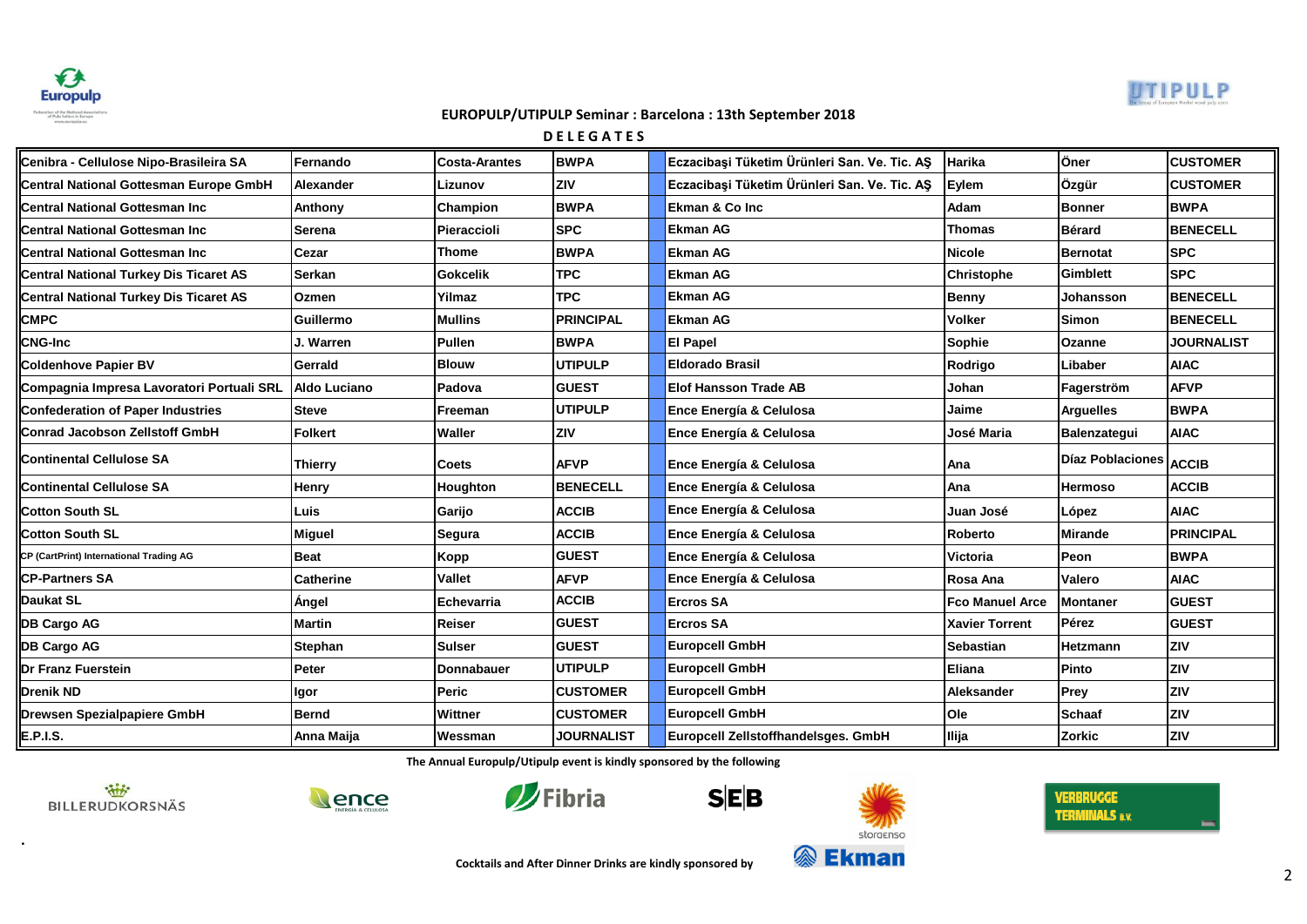



# **Europulp Jenny Barrow EUROPULP Franchi SRL Francesca Colombi AIAC Europulp Barbara Brown EUROPULP G.A. Paper International Tarek [Elgammal](http://www.sca.com/) [BWPA](http://www.sca.com/) Eurovast Stefano Ambrogi CUSTOMER G.A. Paper International Tuomas Lonnroth BWPA Eurovast Enzo Romano CUSTOMER Global Hygiene Luca Brami CUSTOMER Eurovast Umberto Romano CUSTOMER Gusco Handel, G Schuerfeld & Co. GmbH Jan Peter Groth ZIV F.lli Colò SRL Marco Bonsignori GUEST Gusco Handel, G Schuerfeld & Co. GmbH Hendrik Schuerfeld ZIV Favini SRL Mrs Chiara Baggio CUSTOMER Hakle GmbH Annabel Mak CUSTOMER Favini SRL Eugeno Eger CUSTOMER Hawkins Wright Pierre Bach GUEST Fibre Excellence SAS Sophie Trouche AFVP Hawkins Wright Tom Wright GUEST (MP) Fibre Excellence SAS Davide Zoff ACCIB / AIAC Hayat Kimya San A.Ş. Tuğba Erdoğan CUSTOMER Fibre Excellence SAS Jérôme Delaly AFVP Heinzel Deutschland GmbH Norbert Hofmann ZIV Fibria International Trade GmbH Targe Bock ACCIB Heinzel Sales France Olivier Arliguie AFVP Fibria International Trade GmbH Ari Borg AIAC Heinzel Sales France Reeli Pärs AFVP Fibria International Trade GmbH Bruno Lucindo ZIV Heinzel Sales Italy SRL Heribert Fuchs AIAC Fibria International Trade GmbH Marina Negrisoli AIAC Heinzel Sales Italy SRL Kathrin Köck AIAC Fibria International Trade GmbH Ana Silvia Costa Peterlini AFVP Heinzel Sales Italy SRL Pisana Meloni AIAC Fibria International Trade GmbH Henrik Van Keer ZIV Heinzel Sales Spain & Portugal Hugo Carrillo ACCIB Fibria International Trade GmbH Guilherme Viesi BWPA Heinzel Sales Spain & Portugal Petr Groh ACCIB Fibria International Trade GmbH Juliana Vizintim BWPA Heinzel Sales Spain & Portugal Albert Peris ACCIB Fisher International Inc Mark Summanen GUEST Heinzel Sales Spain & Portugal Marc Sabaté Rius AFVP FOEX Indexes Ltd Lars Halén GUEST Iggesund Ernst Bayon ZIV Fornaroli Carta S.P.A Valentino Fornaroli AIAC Iggesund Ingmar Bayon ZIV Fornaroli Carta SPA Andrea De Pascale AIAC Ilim Group Irina Klim PRINCIPAL Fornaroli Carta SPA Luca Dell'Erba AIAC Ilim Group Olga Kuzmina PRINCIPAL Fornaroli Carta SPA Timor Ruvinov AIAC Independent Consultant Petri Jokinen GUEST FR Meyer's Sohn Hans Meulenberg SPEAKER Inkoop Combinatie "De Eendracht" BV Joep Stevens UTIPULP D E L E G A T E S**

**The Annual Europulp/Utipulp event is kindly sponsored by the following**



**.**











**Cocktails and After Dinner Drinks are kindly sponsored by**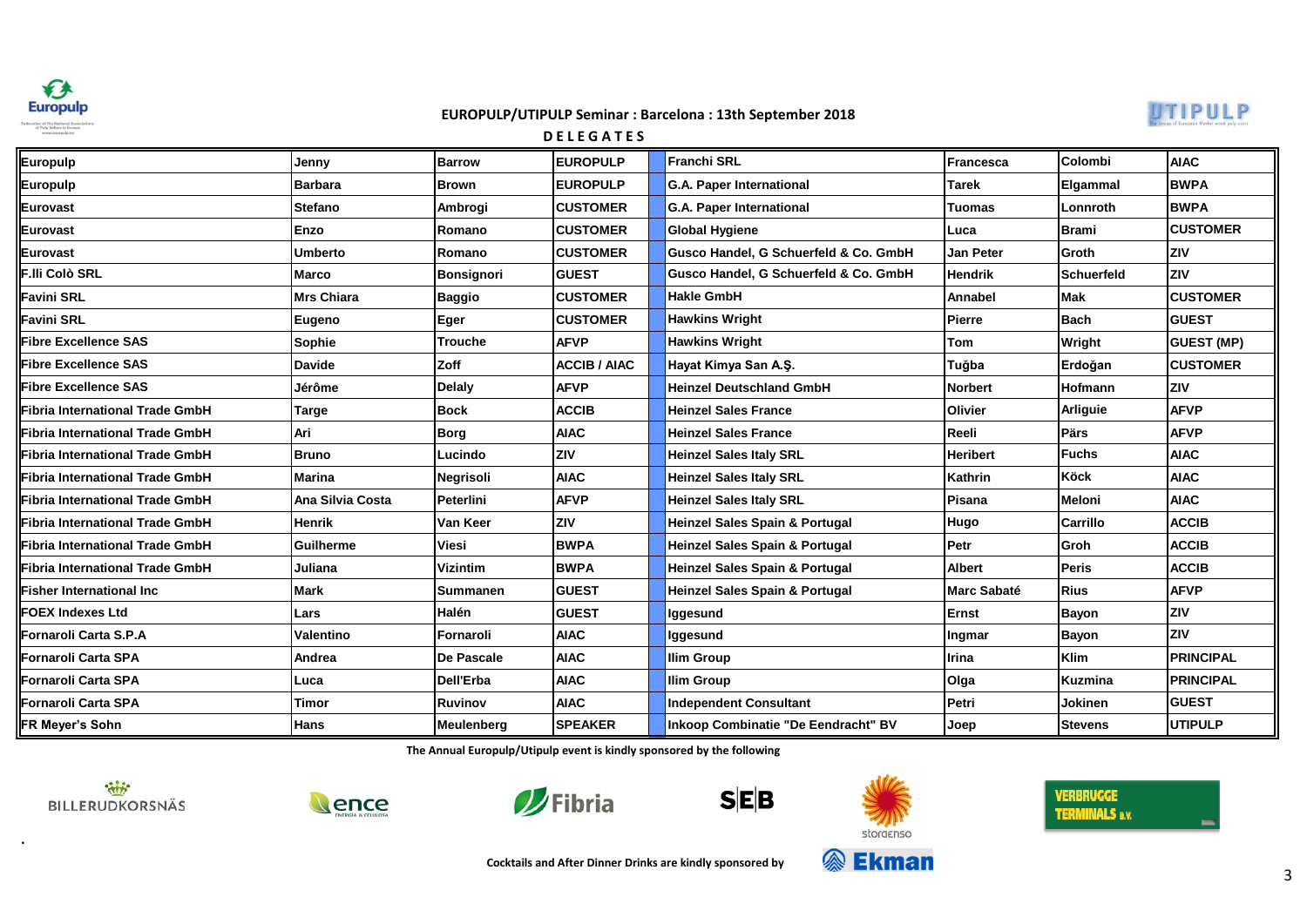



**D E L E G A T E S**

| International Paper Cellulose Fibers Sales SA Jason    |                      | Handel            | <b>PRINCIPAL</b> | Kotkamills Oy                       | Filip           | <b>Sundholm</b>   | <b>CUSTOMER</b>  |
|--------------------------------------------------------|----------------------|-------------------|------------------|-------------------------------------|-----------------|-------------------|------------------|
| International Paper Cellulose Fibers Sales SA Florent  |                      | Raybaud           | <b>PRINCIPAL</b> | <b>Lucart SPA</b>                   | Lorenzo         | Pasquini          | <b>CUSTOMER</b>  |
| International Paper Cellulose Fibers Sales SAMMariella |                      | <b>Sehnal</b>     | <b>PRINCIPAL</b> | <b>Mercer Pulp Sales GmbH</b>       | <b>Uwe</b>      | <b>Bentlage</b>   | ZIV              |
| <b>Italpaper SPA</b>                                   | Raffaello            | <b>Bocci</b>      | <b>AIAC</b>      | <b>Mercer Pulp Sales GmbH</b>       | <b>Carolin</b>  | <b>Geißler</b>    | Iziv             |
| <b>Italpaper SPA</b>                                   | Gianmarco            | Fratoni           | <b>AIAC</b>      | <b>Mercer Pulp Sales GmbH</b>       | <b>Nils</b>     | <b>Hegerding</b>  | <b>BWPA</b>      |
| Italpaper SPA                                          | <b>Silvia</b>        | Frediani          | <b>AIAC</b>      | <b>Mercer Pulp Sales GmbH</b>       | Frank           | <b>Meltzer</b>    | <b>ZIV</b>       |
| <b>Itochu Fibre Limited</b>                            | Jin                  | Asada             | <b>BWPA</b>      | <b>Metsa Fibra SRL</b>              | <b>Daniela</b>  | Monti             | <b>AIAC</b>      |
| <b>Itochu Fibre Limited</b>                            | <b>Metin</b>         | <b>Denizsever</b> | <b>BWPA</b>      | <b>Metsa Fibre GmbH</b>             | <b>Anders</b>   | Westerholm        | <b>BWPA</b>      |
| Itochu Fibre Limited                                   | Yuto                 | <b>Suzuki</b>     | <b>AIAC</b>      | Metsä Fibre GmbH                    | <b>Mikael</b>   | Lagerblom         | <b>ZIV</b>       |
| Itochu Fibre Limited                                   | Kameyama             | Yasuhira          | <b>BWPA</b>      | Metsä Fibre GmbH                    | <b>Kustaa</b>   | Laine             | <b>AFVP</b>      |
| Ittihad Paper Mill                                     | <b>Sunny</b>         | Amin              | <b>CUSTOMER</b>  | Metsä Fibre GmbH                    | <b>Bertrand</b> | Lamarque          | <b>AFVP</b>      |
| <b>James Cropper PLC</b>                               | Andrea               | <b>Ripley</b>     | <b>CUSTOMER</b>  | Metsä Fibre Ov                      | Ari             | Harmaala          | <b>BWPA</b>      |
| <b>James Cropper PLC</b>                               | <b>Patrick</b>       | Willink           | <b>CUSTOMER</b>  | Metsä Fibre Ov                      | <b>Ismo</b>     | Nousiainen        | <b>IBWPA</b>     |
| <b>Julius Glatz GmbH</b>                               | <b>Valentin</b>      | <b>Bauer</b>      | <b>CUSTOMER</b>  | <b>Metsaliitto Cooperative</b>      | Jatta           | Haapamaki         | <b>CUSTOMER</b>  |
| K.R.P.A. Paper AS                                      | Jaroslav             | Lánský            | <b>CUSTOMER</b>  | <b>Michael Beyer EU</b>             | Michael         | <b>Beyer</b>      | <b>ZIV</b>       |
| K.R.P.A. Paper AS                                      | Tomáš                | Novák             | <b>CUSTOMER</b>  | <b>Millar Western</b>               | Adrian          | Hay               | <b>PRINCIPAL</b> |
| Kabel Premium Pulp & Paper GmbH                        | Jean-Marie           | <b>Staron</b>     | <b>CUSTOMER</b>  | Mitsubishi Hi Tec Paper Europe GmbH | Jorg            | <b>Dittombee</b>  | <b>UTIPULP</b>   |
| Kämmerer Spezialpapiere GmbH                           | <b>Thomas</b>        | Müller - Thümen   | <b>CUSTOMER</b>  | <b>Mondi Group</b>                  | <b>IPaul</b>    | <b>Bartmann</b>   | <b>UTIPULP</b>   |
| Kanzan Specialpapiere GmbH                             | <b>Ute</b>           | Gierden           | <b>UTIPULP</b>   | <b>Mondi Group</b>                  | <b>Martin</b>   | <b>Chovan</b>     | <b>UTIPULP</b>   |
| Kartogroup España SL - Cominter Tisú SLU               | <b>Pascual Gomez</b> | <b>Escribano</b>  | <b>CUSTOMER</b>  | <b>MP Hygiene</b>                   | <b>IMarc</b>    | <b>Miribel</b>    | <b>CUSTOMER</b>  |
| Kartogroup España SL - Cominter Tisú SLU               | <b>Jordi Canals</b>  | <b>Xicoy</b>      | <b>CUSTOMER</b>  | Munksjö                             | <b>Bernhard</b> | <b>Beck</b>       | <b>UTIPULP</b>   |
| Kartonimex-Intercell GmbH                              | <b>Helmut</b>        | Hafemann          | ZIV              | Munksjö Labelpack                   | Roman           | <b>Baldi</b>      | IUTIPULP         |
| Klabin                                                 | <b>Henrique</b>      | <b>Braga</b>      | <b>PRINCIPAL</b> | <b>Neenah Services GmbH</b>         | Henning         | <b>Dinges</b>     | <b>CUSTOMER</b>  |
| Klabin                                                 | Fernando             | <b>Elias</b>      | <b>PRINCIPAL</b> | <b>NewPap</b>                       | Mauro           | <b>Bruno</b>      | <b>AIAC</b>      |
| Korab International AS                                 | <b>Süzet</b>         | <b>Barokas</b>    | <b>TPC</b>       | <b>Norexeco ASA</b>                 | Anita           | <b>Skjong</b>     | <b>GUEST</b>     |
| Kotkamills Oy                                          | Jouni                | Pekonen           | <b>CUSTOMER</b>  | <b>Norexeco ASA</b>                 | Tor             | <b>Sletbakken</b> | <b>GUEST</b>     |

**The Annual Europulp/Utipulp event is kindly sponsored by the following**



**.**









**&** Ekman



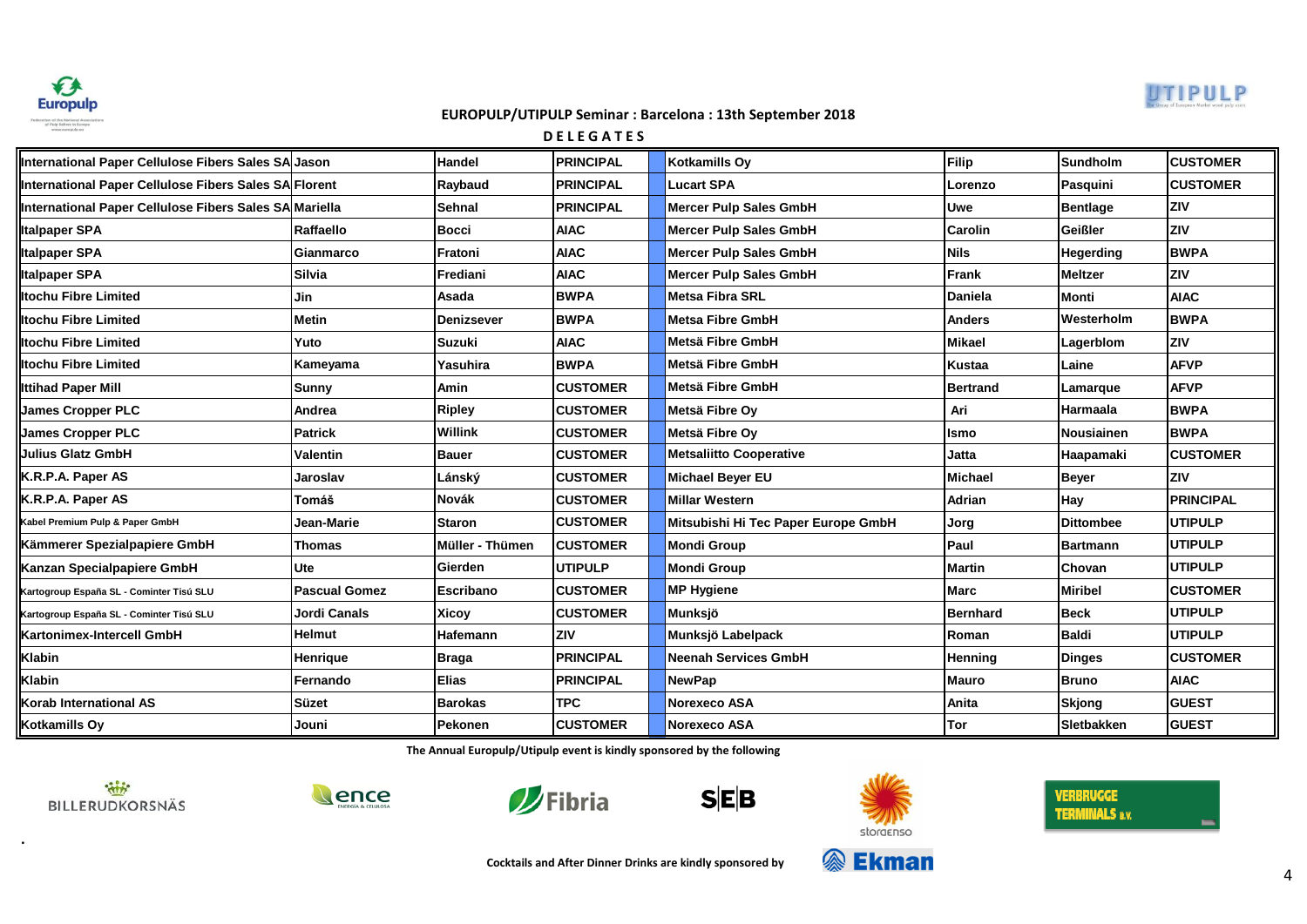



**D E L E G A T E S**

| Northern Pulp Cellulose Sales SA | Louise          | Borgenstierna     | <b>ACCIB</b>     | <b>SCA Graphic Sundsvall AB</b>              | <b>Thomas</b>  | <b>Jürs</b>       | <b>BWPA</b>      |
|----------------------------------|-----------------|-------------------|------------------|----------------------------------------------|----------------|-------------------|------------------|
| Northern Pulp Cellulose Sales SA | Borja           | Pena Rich         | <b>ACCIB</b>     | <b>SCA Graphic Sundsvall AB</b>              | Johan          | <b>Malker</b>     | <b>AIAC</b>      |
| Northern Pulp Cellulose Sales SA | Peter           | <b>Schmidt</b>    | <b>ACCIB</b>     | <b>SCA Graphic Sundsvall AB</b>              | Romano         | <b>Miato</b>      | <b>AIAC</b>      |
| Pankakos Ki Mill Oy              | Arto            | <b>Pekkarinen</b> | <b>CUSTOMER</b>  | <b>SCA Graphic Sundsvall AB</b>              | <b>Magnus</b>  | <b>Persson</b>    | <b>AIAC</b>      |
| <b>Papel Aralar SA</b>           | Amunarriz       | <b>Senen</b>      | <b>ACCIB</b>     | <b>SCA Graphic Sundsvall AB</b>              | Jessica        | Sjöberg           | <b>PRINCIPAL</b> |
| Papelera del ORIA SA             | Luis Fernando   | <b>Ruiz Arrue</b> | <b>UTIPULP</b>   | <b>SCA Graphic Sundsvall AB</b>              | <b>Mikael</b>  | Wirén             | <b>AIAC</b>      |
| Papeteries du Léman              | Andrea          | <b>Boltho</b>     | <b>SPEAKER</b>   | <b>SCA Hygiene Products</b>                  | <b>Steve</b>   | Abdulla           | <b>UTIPULP</b>   |
| Papeteries du Léman              | <b>Anne-Eve</b> | <b>Gallant</b>    | <b>UTIPULP</b>   | <b>Schoeller Technocell GmbH &amp; Co KG</b> | <b>Martin</b>  | Werner            | <b>UTIPULP</b>   |
| Papeteries du Léman              | <b>Valerie</b>  | Le Boedec         | <b>UTIPULP</b>   | <b>Sea Invest</b>                            | Loic           | <b>Texier</b>     | <b>GUEST</b>     |
| Pöyry Management Consulting      | Timo            | <b>Teras</b>      | <b>BWPA</b>      | <b>SEB</b>                                   | <b>Maxim</b>   | Andreev           | <b>SPONSOR</b>   |
| <b>Price &amp; Pierce Ov</b>     | Juha            | Harju             | <b>BWPA</b>      | <b>SEB</b>                                   | <b>Darren</b>  | Gurner            | <b>SPONSOR</b>   |
| <b>Pulp Mill Trading Ltd</b>     | Mikhael         | Lukin             | <b>BWPA</b>      | <b>SEB</b>                                   | Jacek          | Lupinski          | <b>SPONSOR</b>   |
| <b>Pulp Mill Trading Ltd</b>     | Alex            | Postnikov         | <b>BWPA</b>      | <b>SEB</b>                                   | <b>Taner</b>   | <b>Tuerker</b>    | <b>SPONSOR</b>   |
| Reis Pazarlama Ve Tikaret AS     | Sinan           | <b>Demir</b>      | <b>TPC</b>       | Simpeks Kağit Ürünleri Ltd                   | Serhat         | <b>Soysal</b>     | <b>TPC</b>       |
| Reis Pazarlama Ve Tikaret AS     | Ismet           | Mustecaplioglu    | <b>TPC</b>       | Södra Cell GmbH                              | <b>Thomas</b>  | <b>Bichler</b>    | <b>SPC</b>       |
| <b>Renova SA</b>                 | Joao Gorjao     | <b>Clara</b>      | UTIPULP          | Södra Cell GmbH                              | Benjamin       | <b>Brück</b>      | ZIV              |
| <b>Rottneros AB</b>              | Alexandra       | Pisano            | <b>PRINCIPAL</b> | Södra Cell GmbH                              | Oliver         | Söder             | <b>ZIV</b>       |
| <b>Rottneros AB</b>              | Cristina        | Sjöberg           | <b>PRINCIPAL</b> | Södra Cell GmbH                              | <b>Maria</b>   | <b>Staxhammar</b> | <b>BWPA</b>      |
| <b>Rottneros AB</b>              | Kasper          | <b>Skuthälla</b>  | <b>PRINCIPAL</b> | Södra Cell International AB                  | <b>Magnus</b>  | <b>Bjorkman</b>   | <b>BWPA</b>      |
| Sappi Europe SA                  | Antti           | <b>Maltsin</b>    | <b>CUSTOMER</b>  | Södra Cell International AB                  | Knut           | <b>Omholt</b>     | <b>BWPA</b>      |
| Sappi Fine Paper Europe          | Victor          | Kamm              | <b>UTIPULP</b>   | Södra Skogsagarna Ekonomisk Forening         | Linda          | <b>Ottosson</b>   | <b>AIAC</b>      |
| Sappi Fine Paper Europe          | Norman          | Snel              | <b>UTIPULP</b>   | Södra Skogsägarna Ekonomisk Förening         | Kristina       | <b>Altner</b>     | <b>AIAC</b>      |
| Sappi Southern Africa            | Andre           | Schoeman          | <b>PRINCIPAL</b> | Södra Skogsägarna Ekonomisk Förening         | <b>Marcus</b>  | Hellberg          | <b>AIAC</b>      |
| Sappi Southern Africa            | Louw            | Van Wyk           | <b>PRINCIPAL</b> | <b>SOFIDEL</b>                               | Luciano        | <b>Masiero</b>    | <b>UTIPULP</b>   |
| <b>SCA Graphic Sundsvall AB</b>  | Henning         | <b>Ellström</b>   | <b>BWPA</b>      | <b>SOFIDEL</b>                               | Andrea         | Piazzolla         | <b>UTIPULP</b>   |
| <b>SCA Graphic Sundsvall AB</b>  | Arvid           | <b>Eriksson</b>   | <b>BWPA</b>      | <b>SOFIDEL</b>                               | <b>Barbara</b> | Simi              | <b>UTIPULP</b>   |

**The Annual Europulp/Utipulp event is kindly sponsored by the following**



**.**